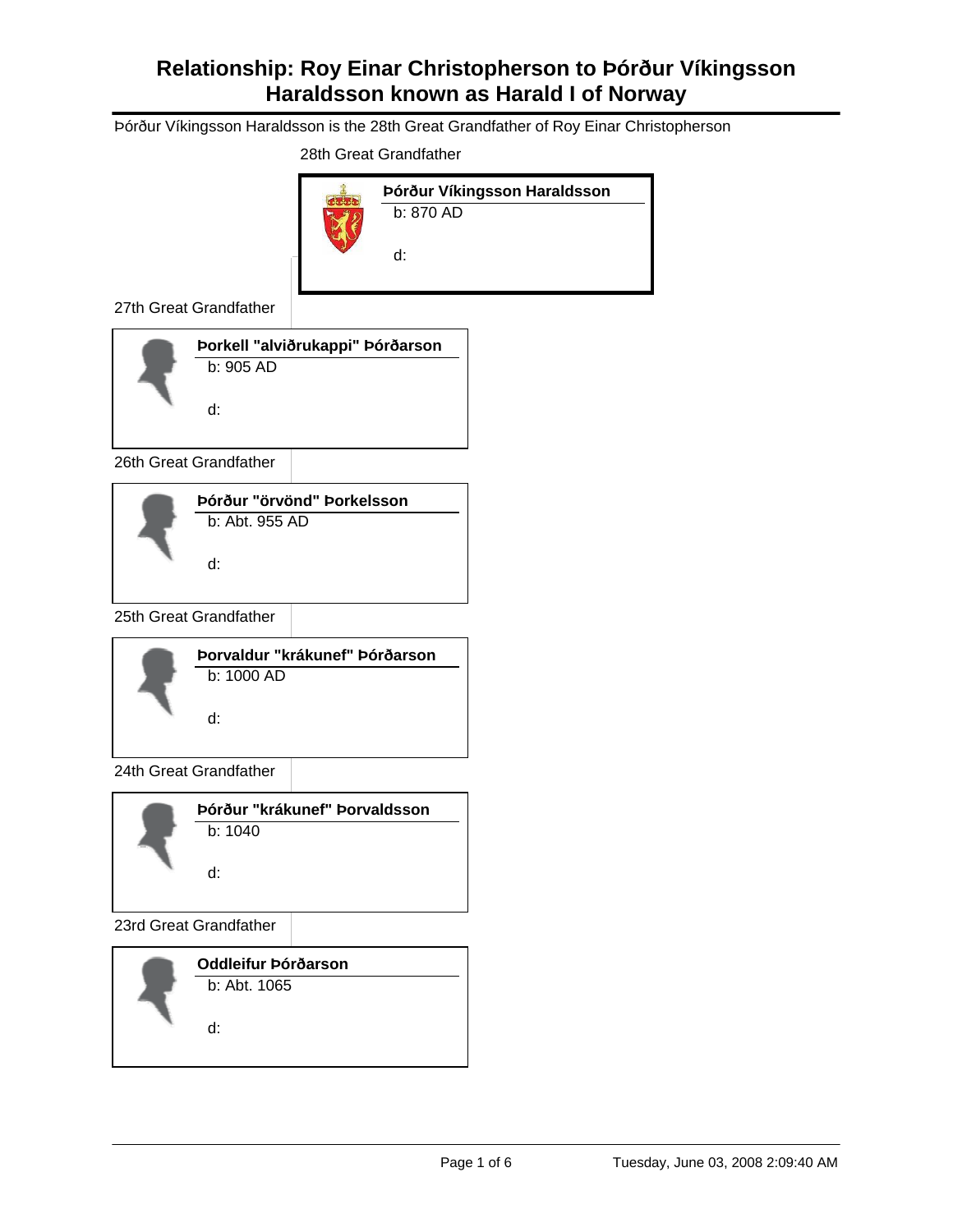Þórður Víkingsson Haraldsson is the 28th Great Grandfather of Roy Einar Christopherson

22nd Great Grandfather



21st Great Grandmother

| Guðrún Þórðardóttir |
|---------------------|
| b: Abt. 1140<br>ų.  |
|                     |

20th Great Grandfather



19th Great Grandfather



18th Great Grandfather

| Snorri Narfason          |
|--------------------------|
| b: 1260                  |
| Kolbeinstöðum, Hnappadal |
| d: 09 Mar 1332           |
|                          |

17th Great Grandfather

| <b>Ormur Snorrason</b> |
|------------------------|
| b: 1320                |
| d: 1402                |
| í svartadauða          |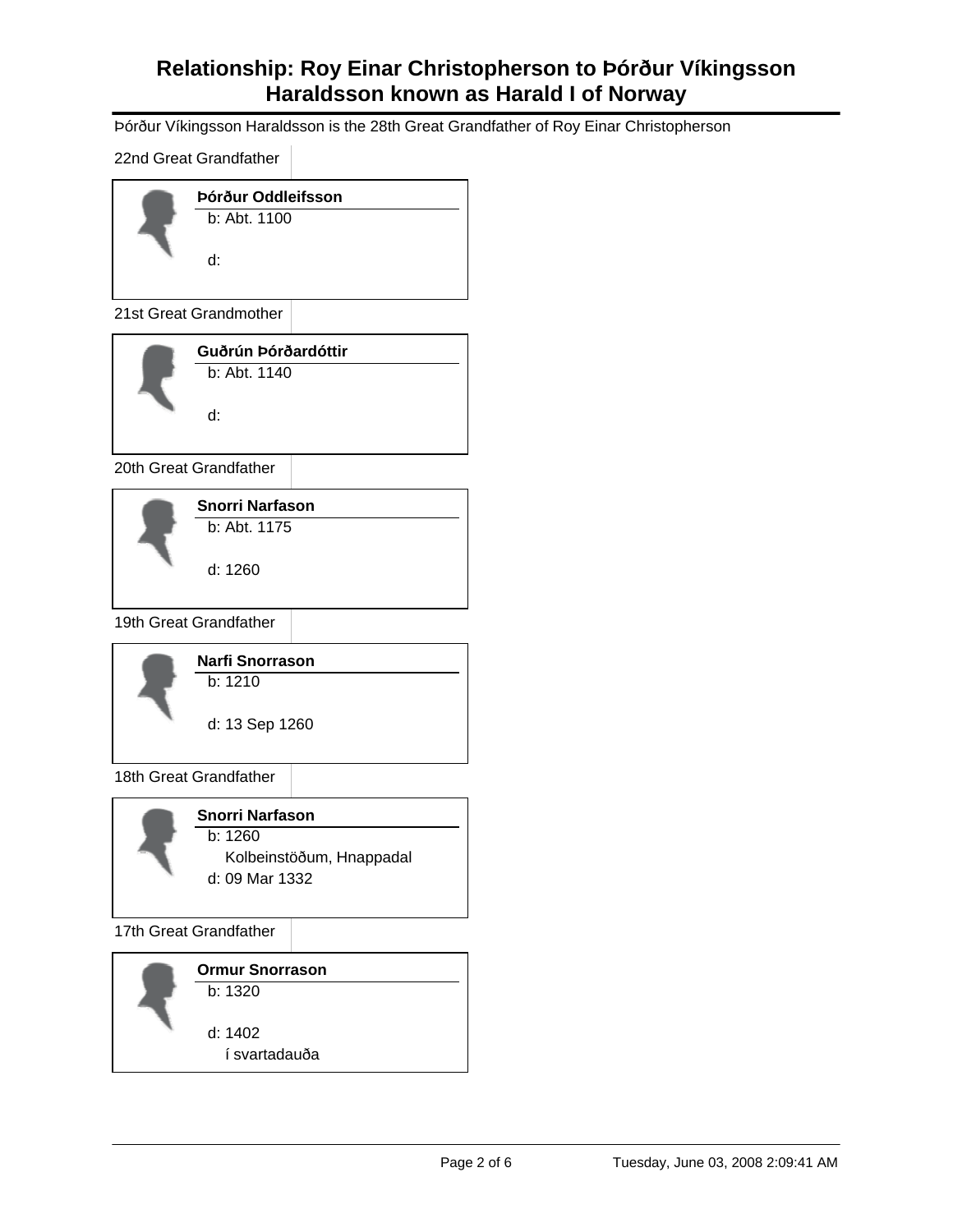Þórður Víkingsson Haraldsson is the 28th Great Grandfather of Roy Einar Christopherson

16th Great Grandfather

| <b>Guttormur Ormsson</b> |                |
|--------------------------|----------------|
| b: 1345                  |                |
|                          |                |
|                          |                |
| veginn í Snókadal        |                |
|                          | d: 26 May 1381 |

15th Great Grandfather

| <b>Loftur Guttormsson</b>                      |
|------------------------------------------------|
| b: 1375                                        |
| Modruvellir, Eyjafjarðar, Iceland<br>d: $1432$ |

14th Great Grandfather

| <b>Ormur Loftsson</b> |  |
|-----------------------|--|
| b: 1400               |  |
| d: 1446               |  |
|                       |  |

13th Great Grandfather



12th Great Grandfather

| Pétur Loftsson   |  |
|------------------|--|
| b: 1475          |  |
| d: 1547          |  |
| í Noregi, Norway |  |
|                  |  |

11th Great Grandfather

**Árni Pétursson** b: Abt. 1500

1547 d: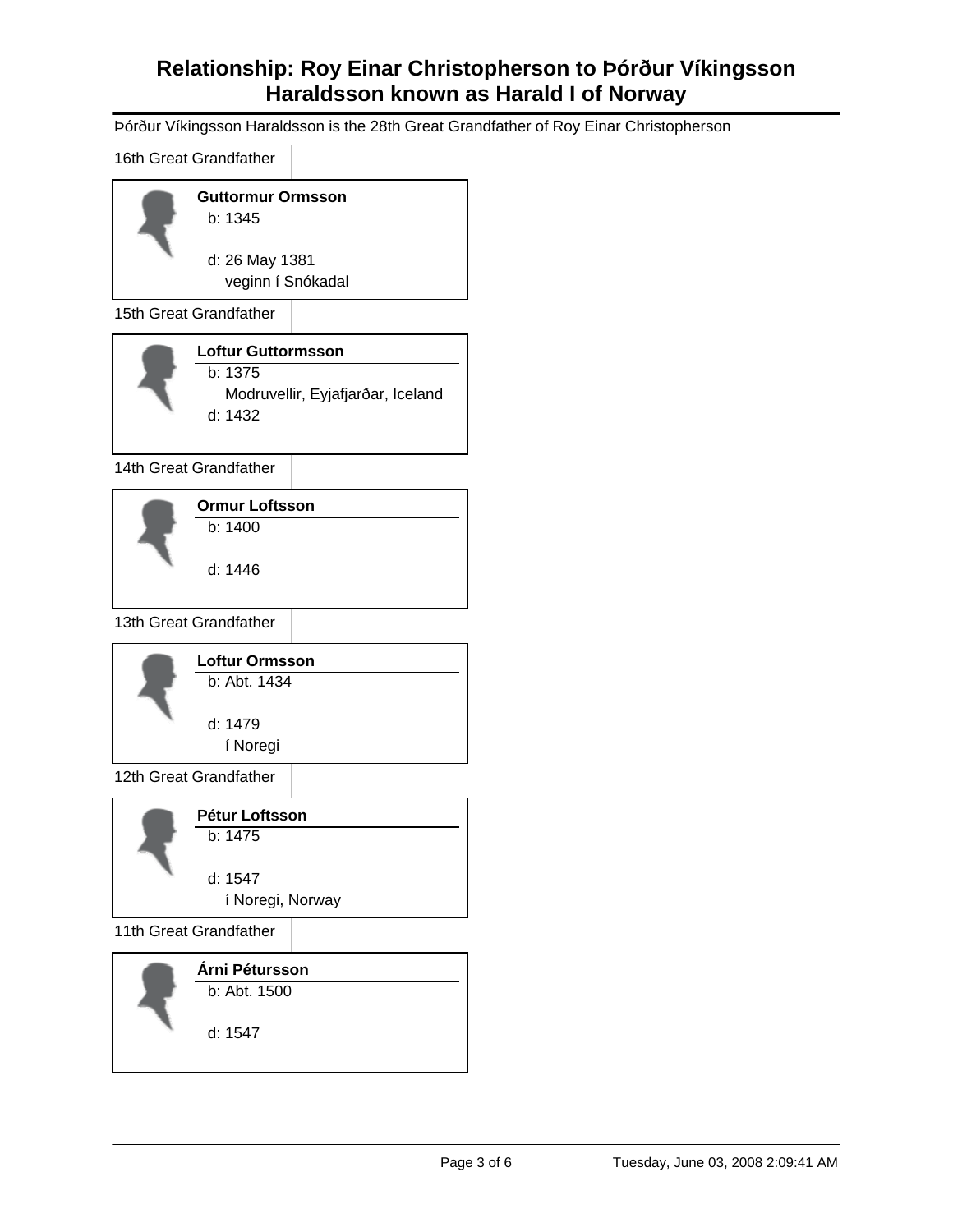Þórður Víkingsson Haraldsson is the 28th Great Grandfather of Roy Einar Christopherson

10th Great Grandfather



9th Great Grandfather

|  | <b>Björn Magnússon</b> |
|--|------------------------|
|  | b: 1575                |
|  | d: 1627                |

8th Great Grandfather

| Þorlákur Björnsson |  |
|--------------------|--|
| b: 1620            |  |
| d: Bef. 1703       |  |
|                    |  |

7th Great Grandmother



6th Great Grandfather

| Halldór Ingjaldsson |  |
|---------------------|--|
| h٠                  |  |
| ų.                  |  |

5th Great Grandfather

**Jón Halldórsson** 24 Nov 1793 d: b: 1727 á Mýri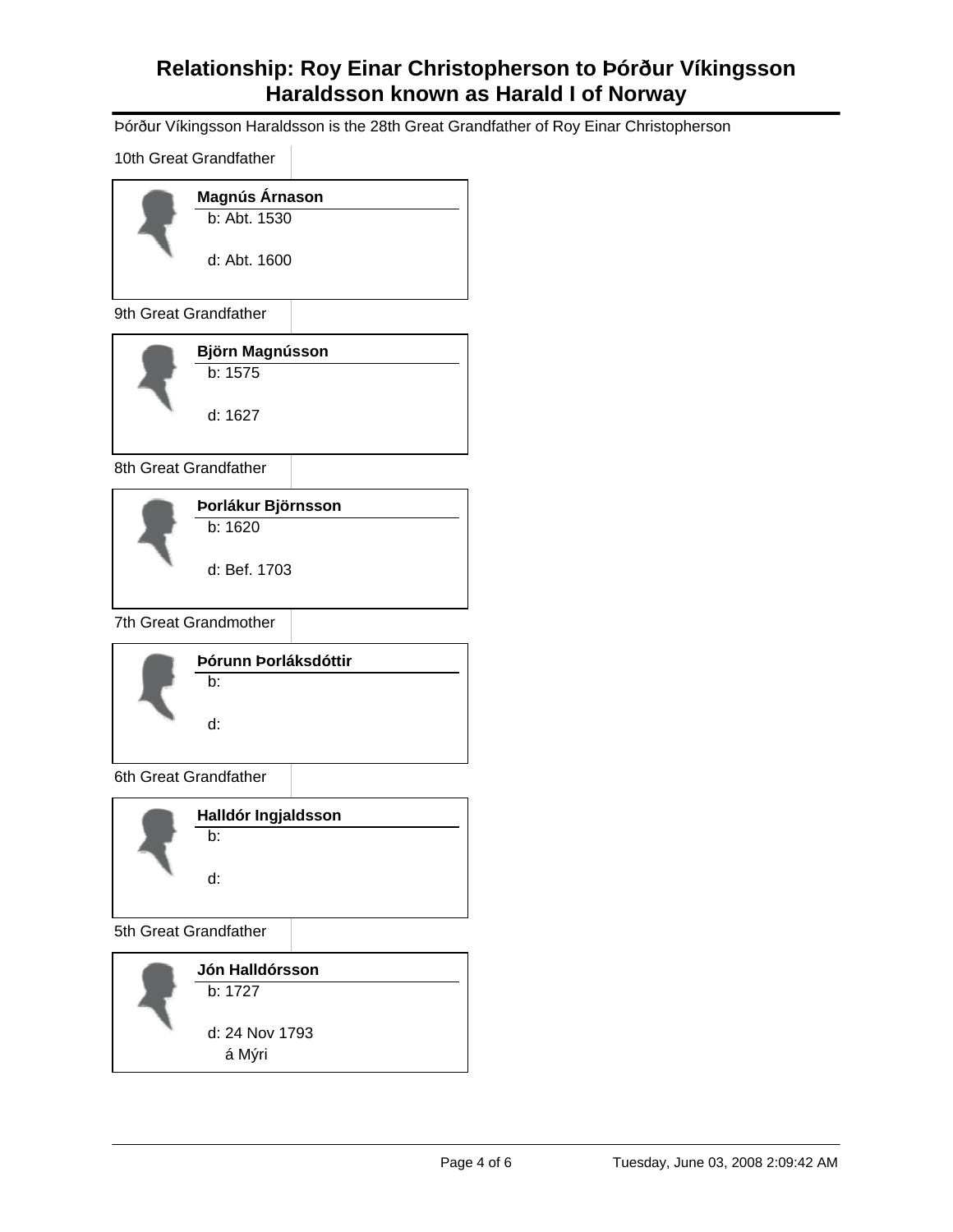Þórður Víkingsson Haraldsson is the 28th Great Grandfather of Roy Einar Christopherson

4th Great Grandfather

| Jón Jónsson    |
|----------------|
| b: 1769        |
| d: 03 Aug 1843 |
| á Mýri         |

3rd Great Grandmother

| Guðný Jónsdóttir |  |
|------------------|--|
| b: 15 Jul 1795   |  |
| á Mýri           |  |
| d: 25 Apr 1851   |  |
| á Stóruvöllum    |  |
|                  |  |

2nd Great Grandmother



Great Grandmother

| <b>Gudron Aradottir SIGVALDSON</b> |
|------------------------------------|
| b: 04 May 1851                     |
| Near Thingeyjarsysla, Iceland      |
| ų.                                 |
|                                    |

**Grandmother** 



**Maria Jacobina Sigvaldson** b: 23 Dec 1886

12 Oct 1930 d:

Mother